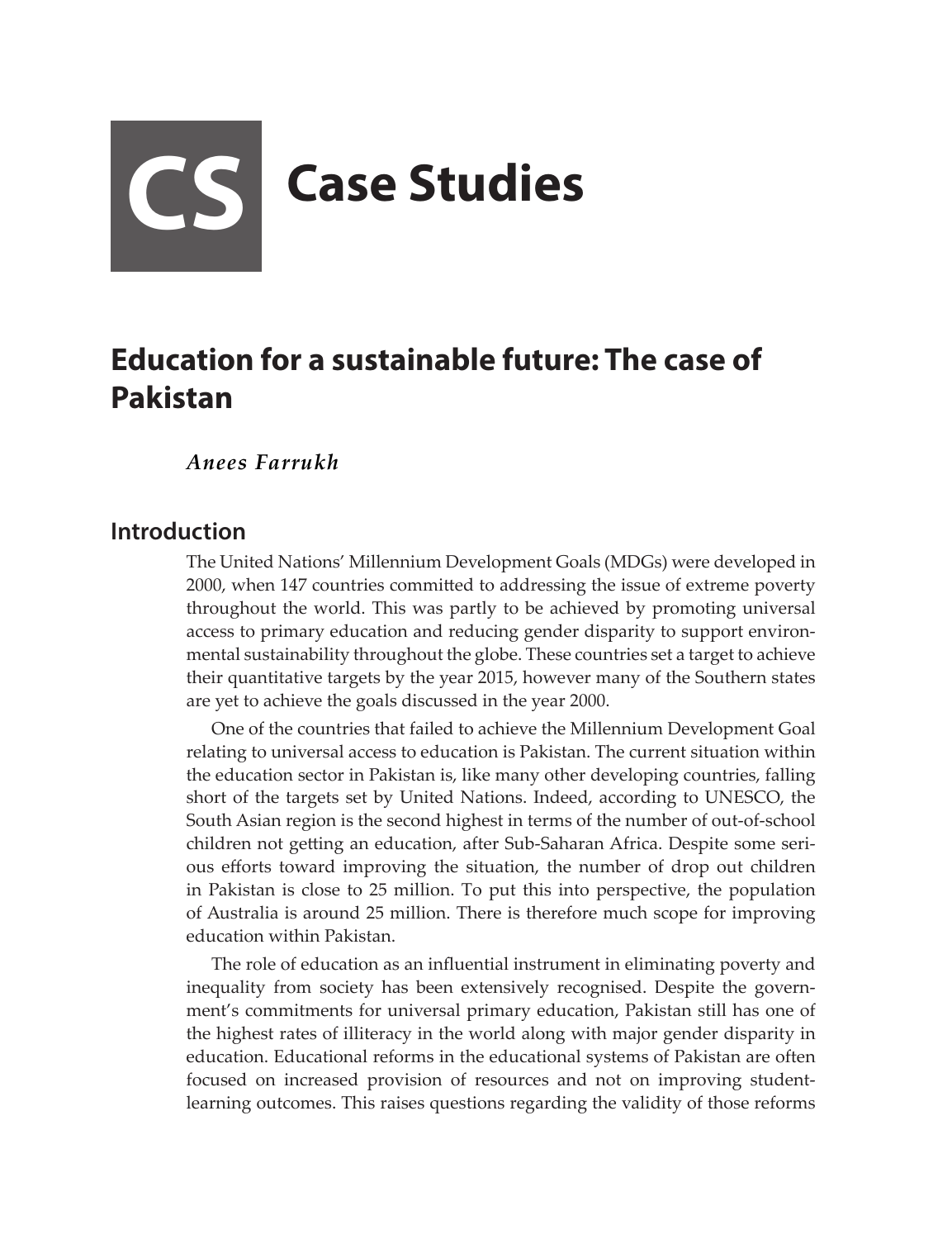which do not lead to sustainable interventions and emphasises the need to make the educational system accountable for learning to the learner, to achieve the MDGs. To highlight these issues, this case study discusses educational reform within the context of Pakistan, specifically focusing on the measures adopted to measure improvement within the education system.

### **Globalisation, imperialism and education**

Implementing the United Nation's MDGs would improve the lives of millions of children. The contempt by the state departments of Pakistan regarding the indigenous needs of the population is one of the numerous reasons why the MDGs have not been met. Additionally, the state has also failed in achieving another commitment: The Education for All (EFA) initiative, which placed major emphasis on the quality of education at the primary level. The review report of the implementation of EFA, published in October 2014, outlines that, despite frequent policy commitments, the primary target of universal primary education in Pakistan would not be achieved.

It is important to note that in addition to the public sector, private institutions and the NGO sector has been actively working to address this crisis of education. However, low-income countries are often caught in the contradiction whereby the education that is promoted by educational institutes is closely aligned to the overall objective of development – namely economic growth and poverty reduction. Most educational institutes, therefore, promote skill development within low-income countries to provide the necessary human capital and industrial processes that would support the neo-liberal politics of institutions such as the IMF and the World Bank. These institutions promote policies in the Southern hemisphere through their Structural Adjustment Programs (SAPs) on the macro level and have found a new role for education, which serves to reinforce imperialism through further limiting the capacity of low-income countries to determine their own educational agendas.

Education, throughout history, has been subjected to a continuous assault from the neo-liberal institutions of the capitalist power bloc, with the intention of building an oppressive system that reinforces capitalism as the only acceptable mode of production (Thomson and Bebbington, 2004). Further, Tikly (2001), notes that much of the literature on education and globalisation focuses on the western industrialised countries and their 'significant other', i.e. the newly industrialised countries of the Pacific Rim. In a similar vein, Goldsmith and King (2013), argue that the product of education in traditional societies, like Pakistan, is qualitatively different from the product of the whole educational process of developed countries, not in terms of individual intellectual achievement and assessment, but in terms of the role of education in relation to their economies. Education plays a direct and active part in the processes of production, skill development and producing such labour force that is needed by capitalist power bloc.